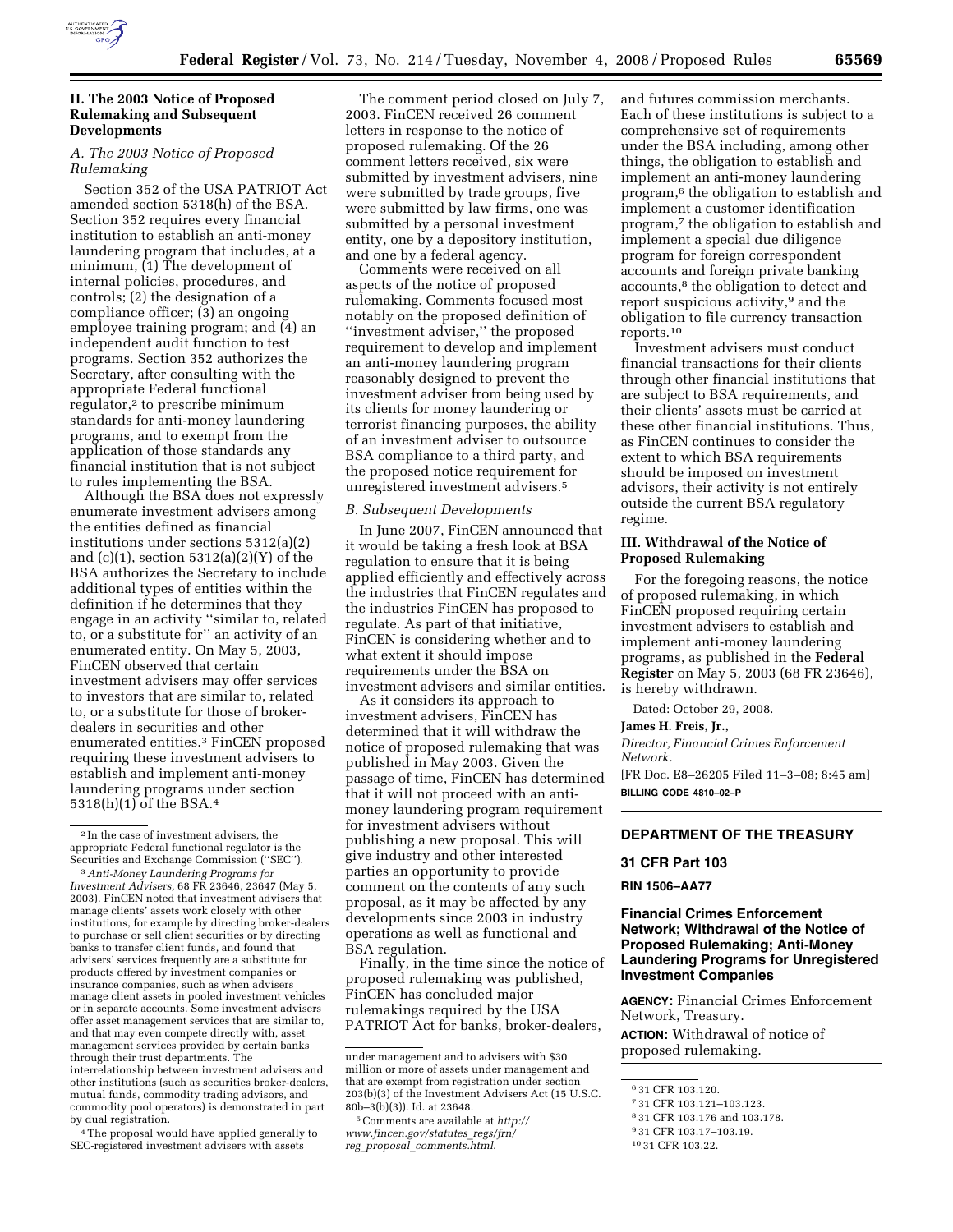**SUMMARY:** The Financial Crimes Enforcement Network (''FinCEN'') is withdrawing the notice of proposed rulemaking, dated September 26, 2002, in which FinCEN proposed requiring unregistered investment companies such as hedge funds, commodity pools, and similar investment vehicles—to establish and implement anti-money laundering programs.

**DATES:** The withdrawal is effective November 4, 2008.

# **FOR FURTHER INFORMATION CONTACT:**

Regulatory Policy and Programs Division, Financial Crimes Enforcement Network, (800) 949–2732.

# **SUPPLEMENTARY INFORMATION:**

### **I. Background**

On October 26, 2001, the President signed into law the Uniting and Strengthening America by Providing Appropriate Tools Required to Intercept and Obstruct Terrorism Act of 2001 (the ''USA PATRIOT Act''), Public Law 107– 56. Title III of the USA PATRIOT Act amended the anti-money laundering provisions of the BSA, which is codified at 12 U.S.C. 1829b, 12 U.S.C. 1951– 1959, and 31 U.S.C. 5311–5314, 5316– 5332. The amendments were designed to promote the prevention, detection, and prosecution of international money laundering and terrorist financing.

Regulations implementing the Bank Secrecy Act appear at 31 CFR Part 103. The authority of the Secretary of the Treasury (''the Secretary'') to administer the Bank Secrecy Act and its implementing regulations has been delegated to the Director of the Financial Crimes Enforcement Network<sup>1</sup>

Section 352 of the USA PATRIOT Act amended section 5318(h) of the BSA. Section 352 requires every financial institution to establish an anti-money laundering program that includes, at a minimum, (1) The development of internal policies, procedures, and controls; (2) the designation of a compliance officer; (3) an ongoing employee training program; and (4) an independent audit function to test programs. Section 352 authorizes the Secretary, after consulting with the appropriate Federal functional regulator,2 to prescribe minimum standards for anti-money laundering programs, and to exempt from the application of those standards any

financial institution that is not subject to rules implementing the BSA.

Investment companies are defined as financial institutions in the BSA.3 On April 29, 2002, FinCEN published an interim final rule requiring mutual funds—a category of investment company—to establish and implement anti-money laundering programs.4 On September 26, 2002, FinCEN issued a notice of proposed rulemaking, proposing to require ''unregistered investment companies'' to establish and implement anti-money laundering programs.5 In November 2002, FinCEN temporarily exempted certain financial institutions, including investment companies that were not mutual funds as that term is defined in the anti-money laundering program rule for mutual funds,6 from the requirement to establish and implement an anti-money laundering program.7

### **II. The 2002 Notice of Proposed Rulemaking and Subsequent Developments**

## *A. The 2002 Notice of Proposed Rulemaking*

In its September 2002 notice of proposed rulemaking, FinCEN proposed to define the term ''unregistered investment company'' as (1) An issuer that, but for certain exclusions, would be an investment company as that term is defined in the Investment Company Act of 1940, (2) a commodity pool, and (3) a company that invests primarily in real estate and/or interests in real estate. FinCEN proposed to capture within the definition so-called hedge funds, private equity funds, venture capital funds, commodity pools, and real estate investment trusts with total assets or subscriptions of \$1,000,000 or more.

FinCEN proposed to exclude, among other things, any issuer that subjected its participants to a two-year lock-up period. Because unregistered investment companies are not subject to Federal functional regulation,8 FinCEN

proposed requiring these companies to file a notice so that FinCEN and agencies conducting BSA compliance examinations of unregistered investment companies could readily identify such companies.

The comment period closed on November 25, 2002. FinCEN received 34 comments in response to the notice of proposed rulemaking from law firms, unregistered investment companies, investment advisers, bank holding companies, trade groups, and a registered futures association. These comments addressed many aspects of FinCEN's proposal.

Significantly, comments were focused on the breadth of the proposed definition of ''unregistered investment company,'' including the proposed inclusion of commodity pools that are operated by CFTC-regulated commodity pool operators; the proposed inclusion of real estate investment companies; and the proposal to exclude from the definition any company that subjects its participants to a two-year lock-up period. Comments also were focused on the minimum contact provisions proposed by FinCEN, under which certain offshore funds would be obligated to comply with the rule; the ability of funds to outsource anti-money laundering program obligations to thirdparty administrators; and the proposed notice requirement.

#### *B. Subsequent Developments*

In June 2007, FinCEN announced that it would be taking a fresh look at BSA regulation to ensure that it is being applied efficiently and effectively across the industries that FinCEN regulates and the industries FinCEN has proposed to regulate. As part of that initiative, FinCEN is considering whether and to what extent it should impose requirements under the BSA on unregistered investment companies.

As it considers its approach to unregistered investment companies, FinCEN has determined that it will withdraw the notice of proposed rulemaking that was published in September 2002. Given the passage of time, FinCEN has determined that it will not proceed with an anti-money laundering program requirement for any entity within the proposed definition of unregistered investment company without publishing a new proposal. This will give industry and other interested parties an opportunity to provide comment on the contents of any

<sup>1</sup>Accordingly, references herein to the Secretary's authority apply equally to the Director of FinCEN.

<sup>2</sup>Unregistered investment companies—except commodity pools operated by a commodity pool operator that is registered or required to be registered with the Commodity Futures Trading Commission—are not functionally regulated.

<sup>3</sup> 31 U.S.C. 5312(a)(2)(I).

<sup>4</sup>*Anti-Money Laundering Programs for Mutual Funds*, 67 FR 21117 (Apr. 29, 2002).

<sup>5</sup>*Anti-Money Laundering Programs for Unregistered Investment Companies*, 67 FR 60617 (Sep. 26, 2002).

<sup>6</sup>*See* 31 CFR 103.130(a) (a ''mutual fund'' is an ''open-end company,'' as the term is defined in the Investment Company Act of 1940).

<sup>7</sup> 31 CFR 103.170. *See also Anti-Money Laundering Programs for Financial Institutions*, 67 FR 67547 (Nov. 6, 2002).

<sup>8</sup>Commodity pools, however, may be operated by a CFTC-regulated commodity pool operator. *See* 7 U.S.C. 1a(5) (defining a ''commodity pool operator'' as ''any person engaged in a business that is of the nature of an investment trust, syndicate, or similar form of enterprise, and who \* \* \* solicits, accepts, or receives from others, funds, securities, or

property \* \* \* for the purpose of trading in any commodity for future delivery on or subject to the rules of any contract market or derivatives transaction execution facility \* \* \*'').